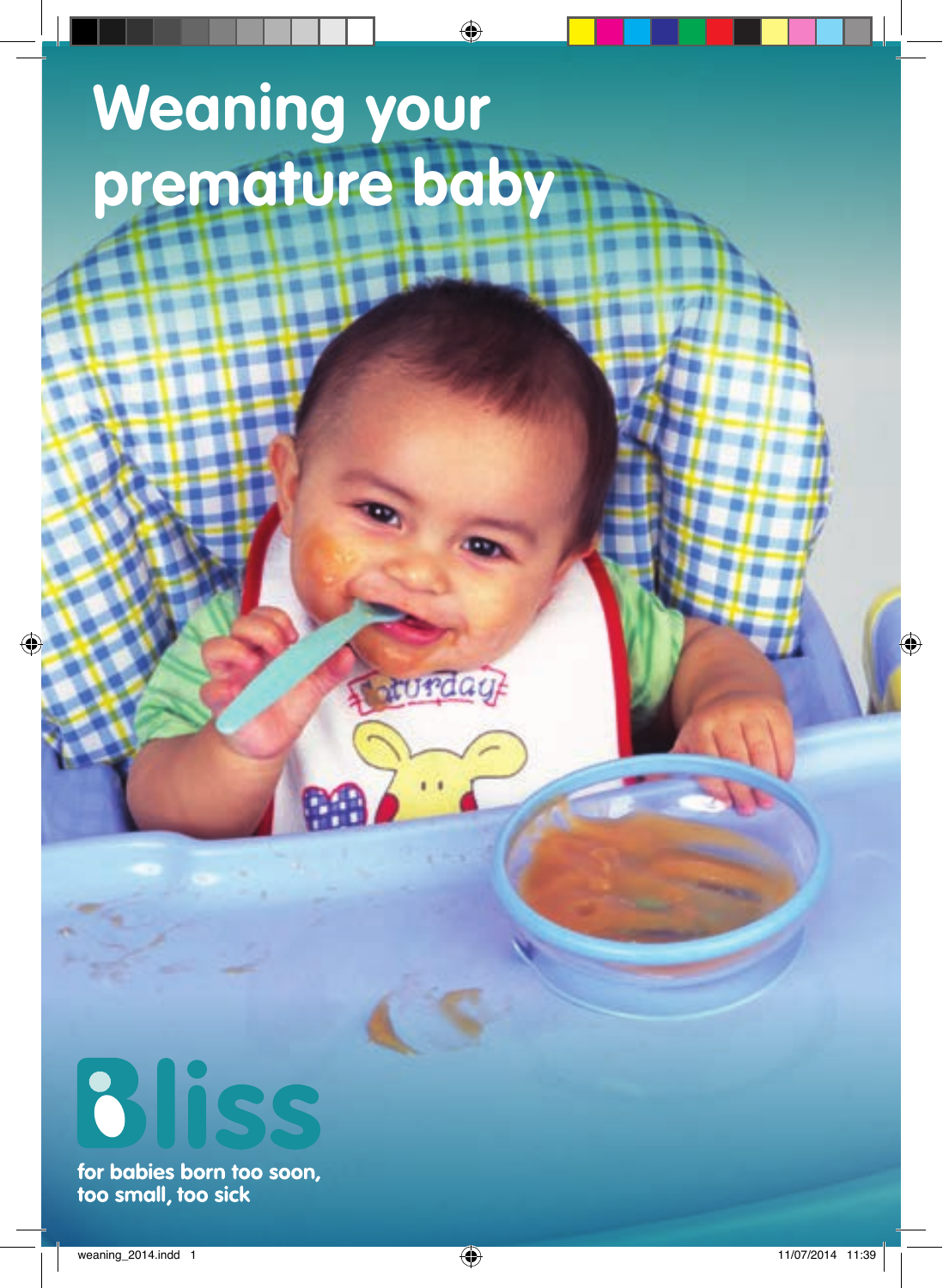# **Why wean?**

**Helps your baby's development**

# **Weaning helps with**

- **• Learning hand-eye coordination**
- **• Practising social skills**
- **• Growth and development**

# **Who can help?**

- **• Your health visitor**
- **• Your baby's dietitian**
- **• Speech and language therapist**
- **• The Bliss helpline**

## **How old should my baby be to start weaning?**

**It is recommended that weaning starts from anytime around five to eight months from your baby's birth.**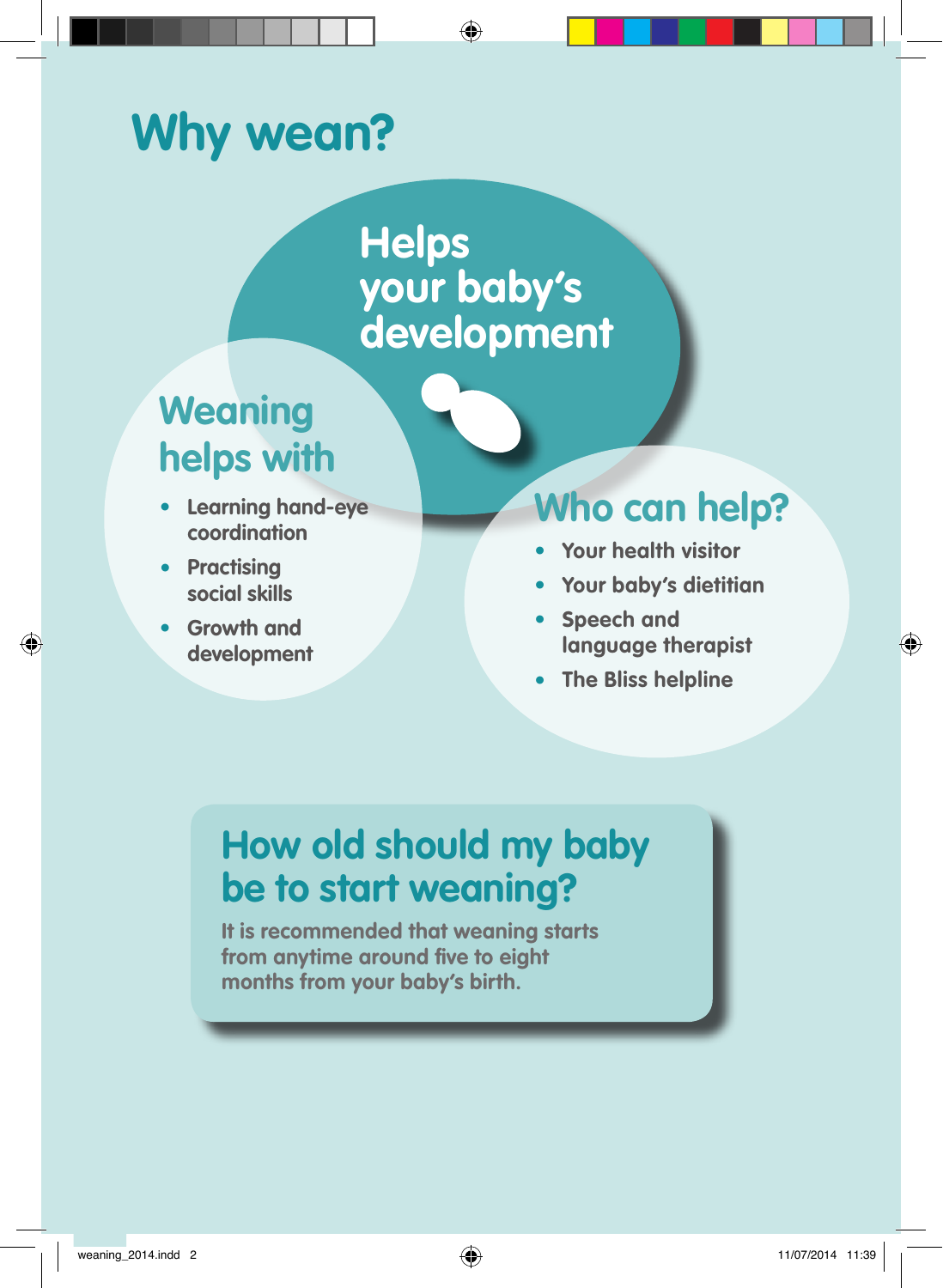**"I wasn't sure when to start weaning as Sophie was so small, but once we managed to position her in her chair, she took to it. Sophie makes a lot of mess but she is learning fast."**

Anna, mum to Sophie, aged ten months

### **Important notes to readers**

The information contained in this booklet should be used in consultation with your health visitor. All babies are different and should be treated as individuals.

National guidelines on feeding infants during the first year are aimed at healthy term babies and acknowledge that premature babies require separate advice. For further information on the latest research on nutrition for premature babies or for any queries regarding weaning your premature baby, please email **hello@bliss.org.uk** Or call the Bliss helpline on **0500 618140.**

**What is weaning?**

**The gradual introduction of foods that help support your baby's growth along with their milk.**

# **What types of food do I use?**

**To start with foods must be thoroughly puréed and runny. After time and with practise, lumpy foods and finger foods can be introduced.**

**Bliss 2014 – Weaning your premature baby 3**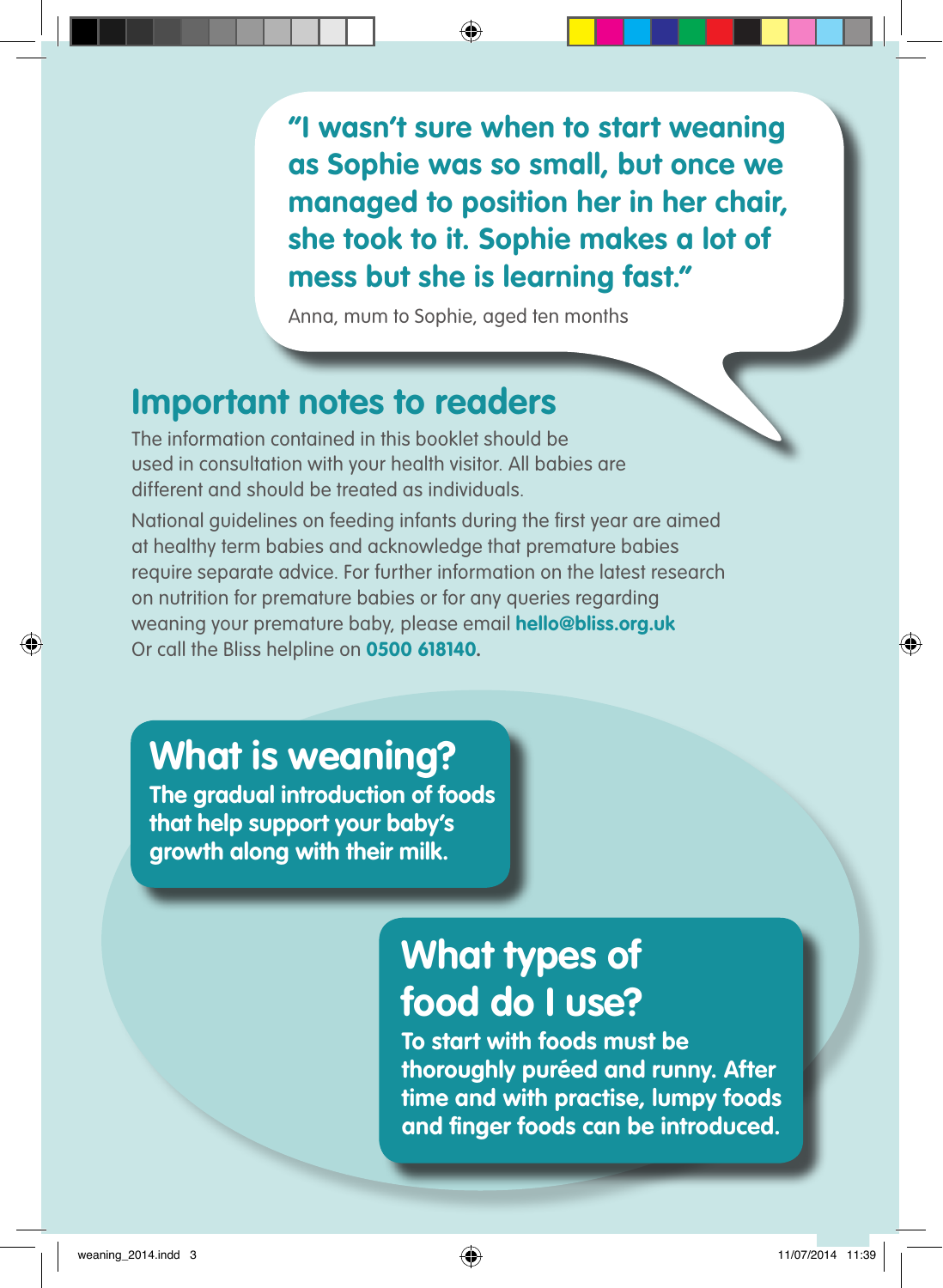### **Contents**

| <b>Important points to remember</b>     | 7       |
|-----------------------------------------|---------|
| <b>Allergies</b>                        | 8       |
| <b>Preparing for meal times</b>         | 8       |
| <b>Baby's positioning for weaning</b>   | 9       |
| <b>First foods</b>                      | 10      |
| <b>Introducing more foods</b>           | 11      |
| <b>Lumps</b>                            | $12 \,$ |
| <b>Finger foods</b>                     | 13      |
| <b>Family foods</b>                     | 14      |
| <b>Food refusal</b>                     | 14      |
| Drinks during the first year and beyond | 16      |
| <b>Special medical requirements</b>     | 18      |
| <b>Useful information</b>               | 18      |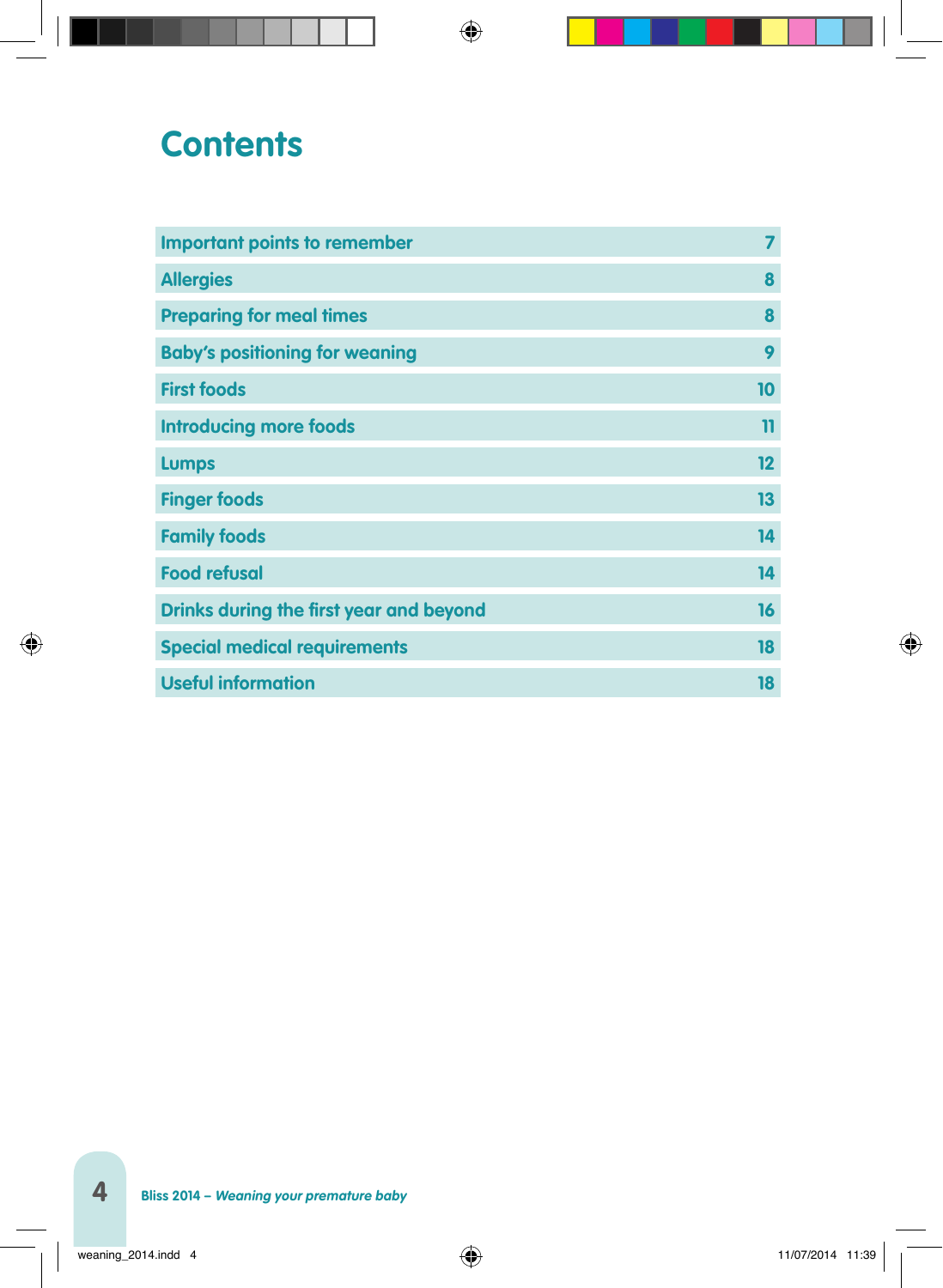Il ages given in this booklet<br>
are calculated from the<br>
date your baby was born,<br>
no matter how premature<br>
that was (unless otherwise stated). are calculated from the date your baby was born, no matter how premature This is known as your baby's 'uncorrected' age. A corrected age is the age of your baby from the date your baby was due.

#### **What is weaning?**

Weaning is the gradual introduction of solid foods to a baby who's only source of nourishment has been breast milk or baby milk formula.

#### **Why wean?**

- Babies reach a point when breast or formula milk no longer supplies all the nutrients they need to grow and develop properly.
- New tastes and textures help encourage babies to eat a good range of foods later on, and ensure that their diet is well balanced.
- Solids help babies to practise lip, tongue and jaw movements.

#### **Why treat premature babies differently?**

The process of weaning may take longer in babies born prematurely. This booklet is intended to guide the weaning of healthy premature babies. Babies with ongoing medical conditions that



affect feeding or growth should follow advice from their local medical team.

#### **When to start?**

Most babies are ready to wean between five and eight months of age. However, it is best to wait until they are at least three months corrected age so that they can develop enough head control.

Few babies are ready to wean at five months, but you can start to look for signs that your baby may be ready (see next page). Likewise, few babies will need to wait as long as eight months. There are government guidelines recommending that, for most babies, weaning is not advised before six months, however, premature babies are not included in these guidelines.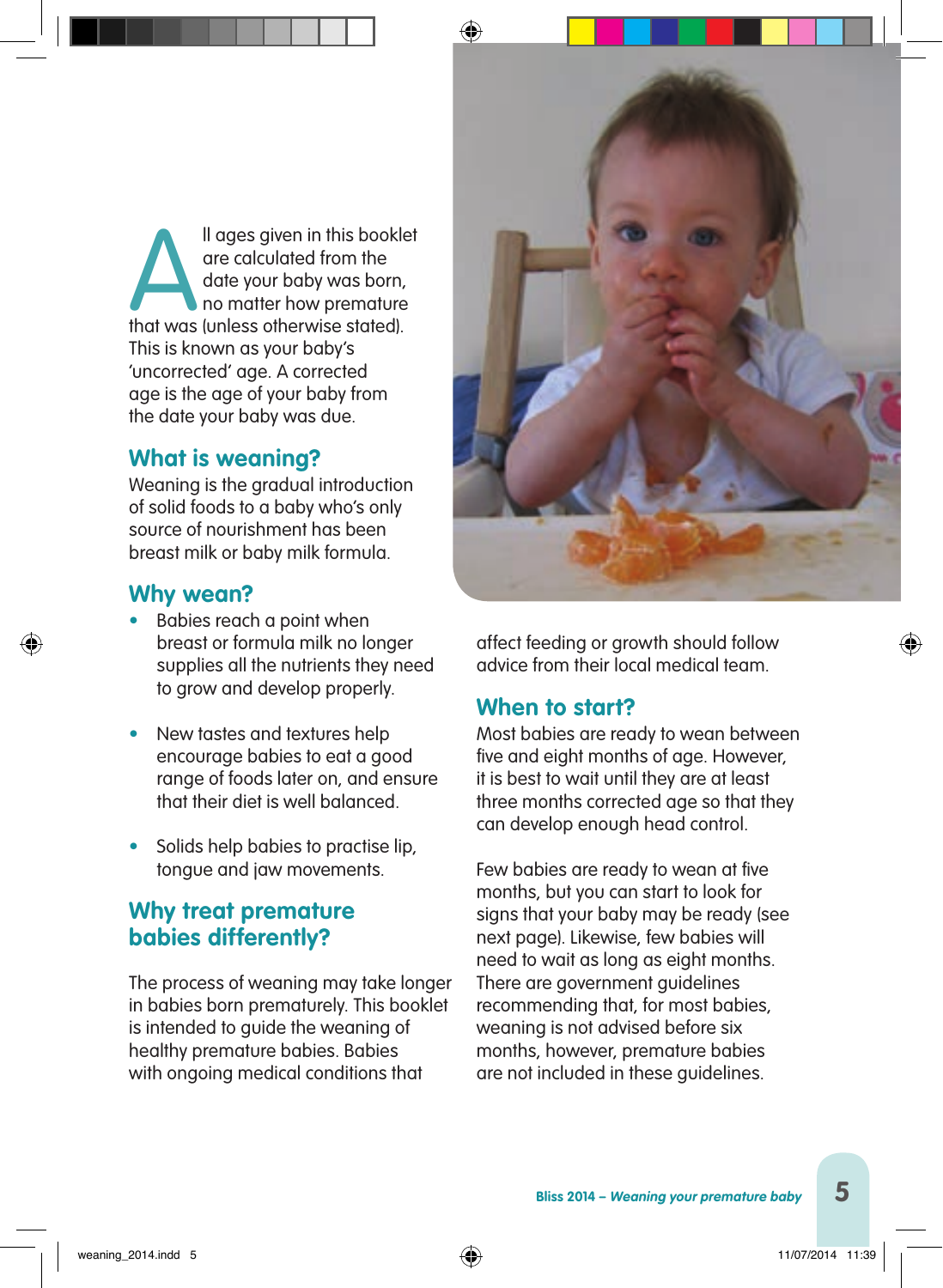### **Is your baby ready?**

**Look out for these signs:**

- **• Can your baby be easily supported in a sitting position?**
- **• Can your baby hold their head in a stable position?**
- **• Is your baby alert and looking ready for a new type of feeding?**
- **• Is your baby showing interest in other people eating?**
- **• Is feeding from the breast or bottle going well?**
- **• Can your baby bring their hands to their mouth and are they putting things (eg toys) into their mouth?**
- **• Are they making 'munching' (up and down) movements with the mouth when putting things to their mouth?**

### **Some changes are not needed to start weaning:**

- Teeth are not needed when babies first start solids
- Babies do not need to reach a certain weight
- Increased number of feeds or night waking is often due to a growth spurt and more milk feeds should be offered first



#### **It is not recommended to wean before five months**

Premature babies' digestive systems are usually not developed enough to take solids before five months. Also they may replace milk with less nutritious solids.

### **If you wean after eight months**

You may miss a good time for your baby to begin developing eating skills.

Between five to eight months old, babies are usually willing to try new flavours but as they grow older they can become more reluctant.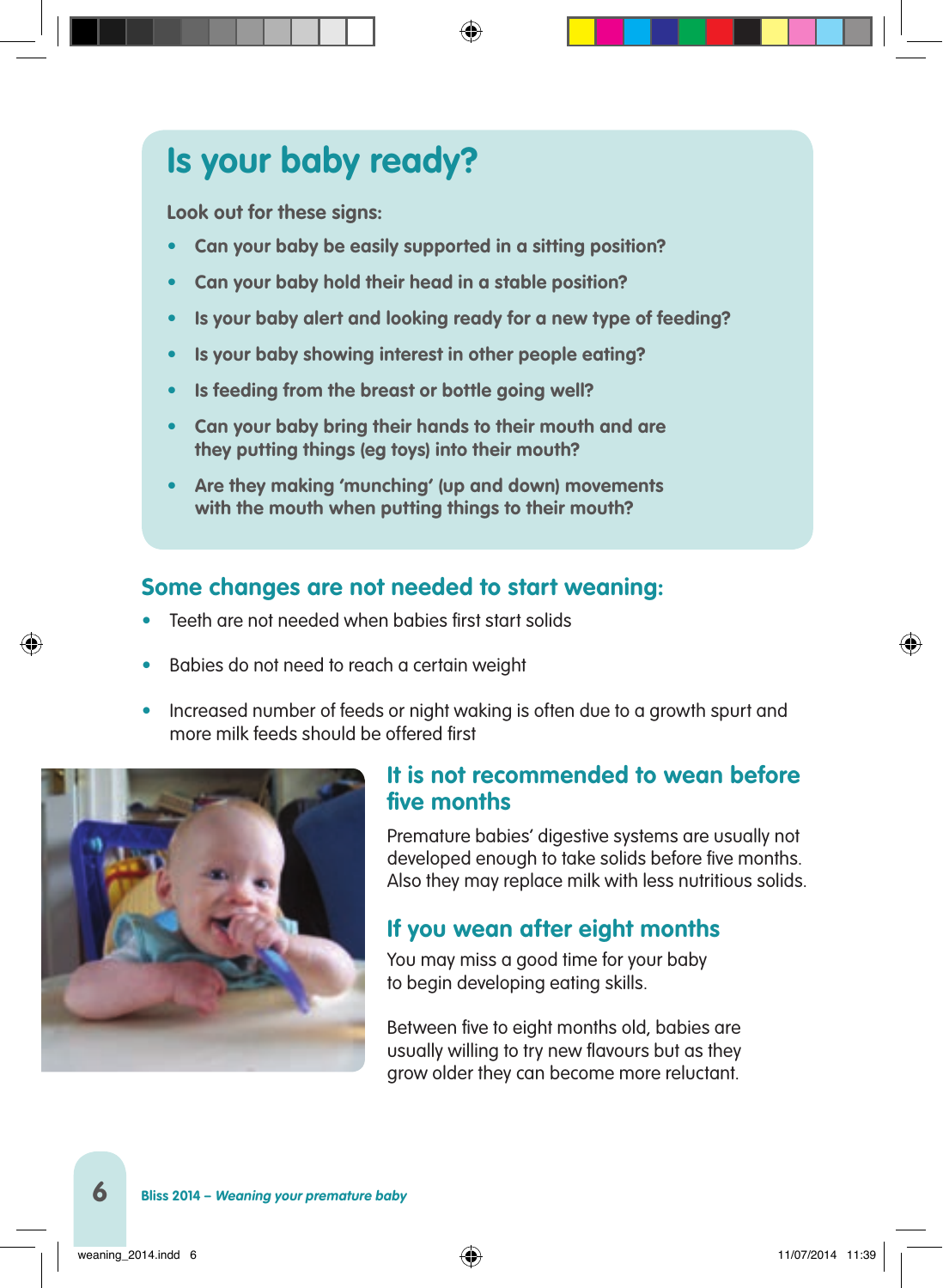### **Important points to remember**

- **• Never force feed your baby.**
- **• Do not add solids to your baby's bottle. To develop feeding skills properly, it is important for your baby to learn to take solid food separately from liquids.**
- **• Do not add salt to your baby's food or to the water it is cooked in. There is enough salt naturally present in foods.**
- **• Do not give honey to your baby before one year of age, as there is a small risk of tummy infection.**
- **• Do not add sugar to your baby's food.**
- **• Do not add chilli to your baby's food to start off with, but herbs, onion, garlic and spices are okay.**
- **• Give home-cooked foods as much as possible.**
- **• Giving meals variable in taste and later texture will help your child like lots of different foods, and also means that your baby gets a good balance of nutrients.**
- **• Babies do not need or necessarily prefer bland flavours.**
- **• If you would like to give your baby a vegetarian diet, please discuss this with your health visitor.**
- **• Vegan diets are not recommended for infants.**
- **• Whole nuts should not be given to children until the age of five because of the risk of choking.**
- **• If your baby becomes constipated, ask your health visitor for advice. Constipation is quite common in premature babies.**
- **• Eating together with friends or family is a great opportunity to have a special and enjoyable time – watching others eat and joining in is an excellent way for your baby to learn about mealtimes.**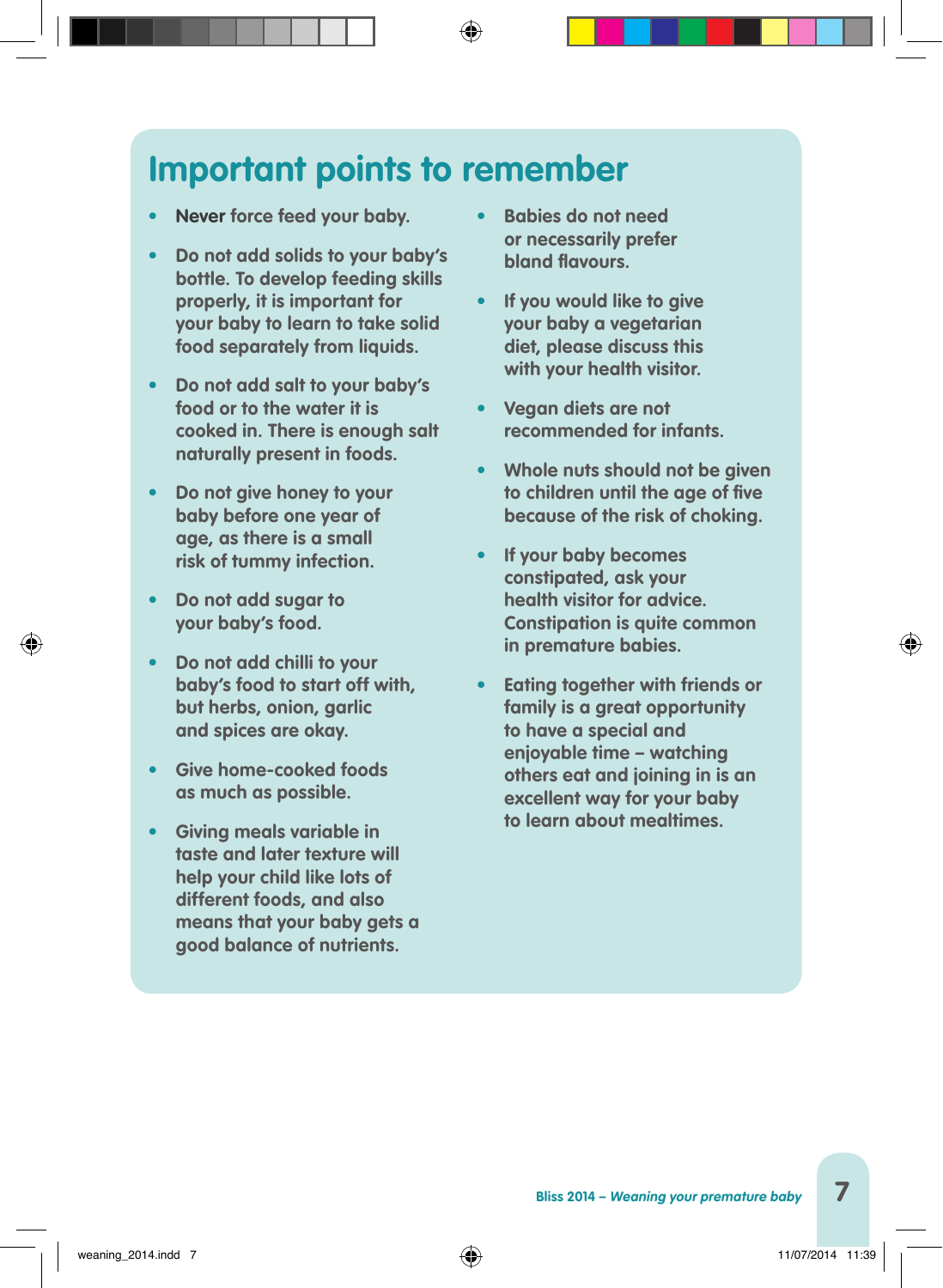### **Allergies**

- **• Premature babies are at no more risk of developing an allergy than term babies.**
- **• If you are breastfeeding, the risk of developing an allergy-like condition called Coeliac Disease will be reduced if you introduce foods containing gluten before you stop breastfeeding.**
- **• It is best to give foods made with wheat (for example bread and pasta), oats, barley and rye between five and seven months.**

### **Preparing for meal times**

With a little preparation and patience, meal times can be fun. Don't introduce solids when your baby is very hungry or tired, or when you are rushed or busy.

Some babies can become distracted or uninterested. If your baby does get very hungry and frustrated, give a little milk first and then try solids.

Playing with food is an important part of learning about it and how to eat it, so giving your baby some food to touch and feel is helpful. Make sure you and your baby are comfortable and dressed for a bit of mess, especially when your baby starts becoming more active at meal times; for example, when they begin holding their own spoon and finger feeding.

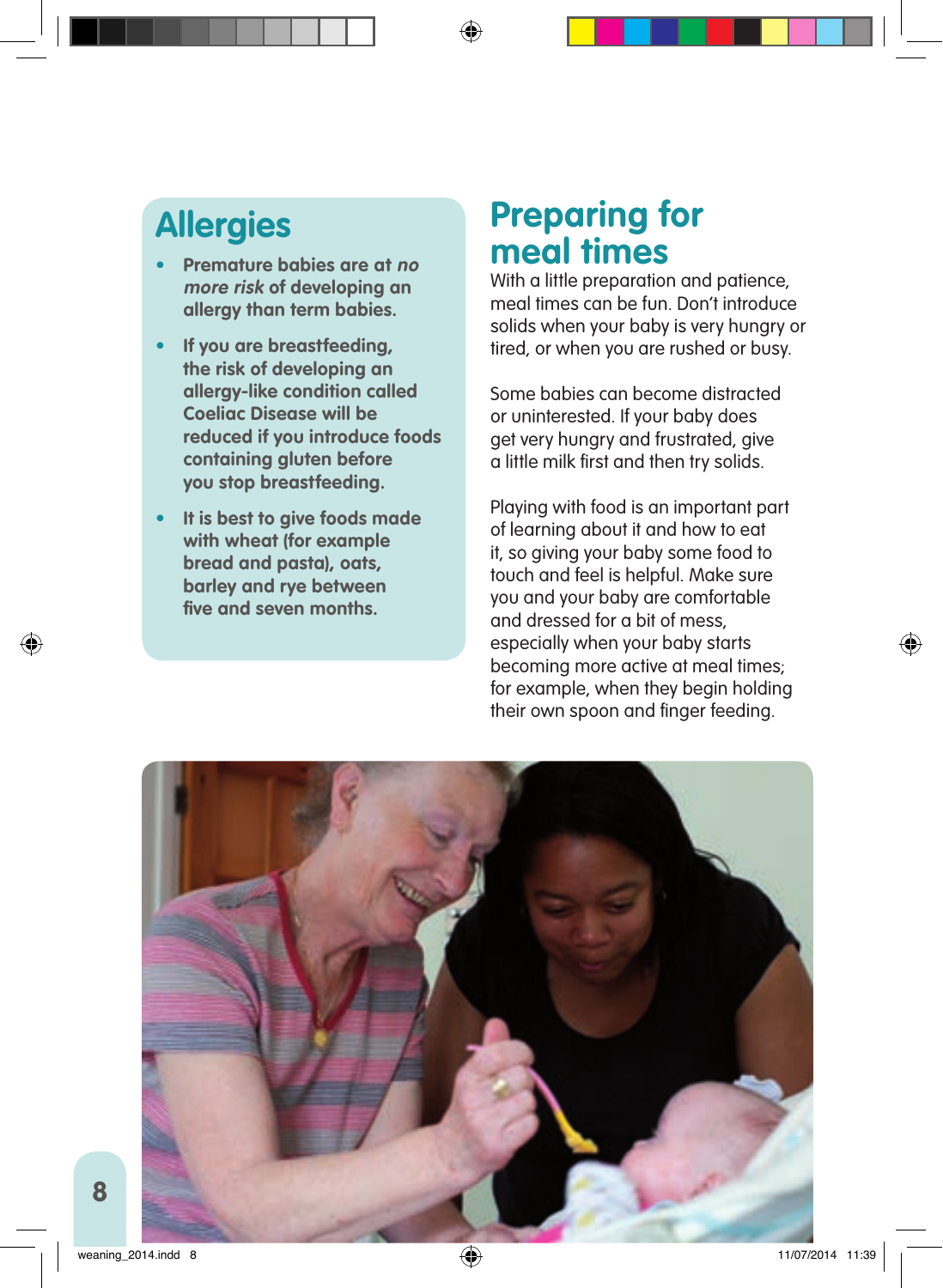# **Baby's positioning for weaning**

It is important for your baby to be in a good position to help them take food more easily.

Make sure that your baby can bring their hands together and that they are upright and well supported and able to hold their head up easily. To avoid accidents, your baby should never be left unattended when eating. Although it is okay to feed your baby in your arms to start with, it is better for their development if they are in a seat later on. Use a detachable car seat or bouncy chair and sit opposite so you can make eye contact with your baby.

If your baby finds it difficult to hold their head up use a soft, small towel to help keep the head in line with the body as this will help with eating.

If you are seeing a therapist with experience in child development, they

will give you advice on the best way to support your baby during weaning.

#### **Later on**

A highchair with a tray or a seat which attaches to a table is good for feeding, as it encourages your baby to sit upright and feed themselves with their fingers.

Make sure your baby can easily bring their hands to touch food which is in front of them. To avoid your baby slumping when you first start using a highchair, it may help to wrap a towel round their middle or use a small cushion. Insert seats or highchair cushions can be bought separately in baby shops.

### Baby's positioning for weaning



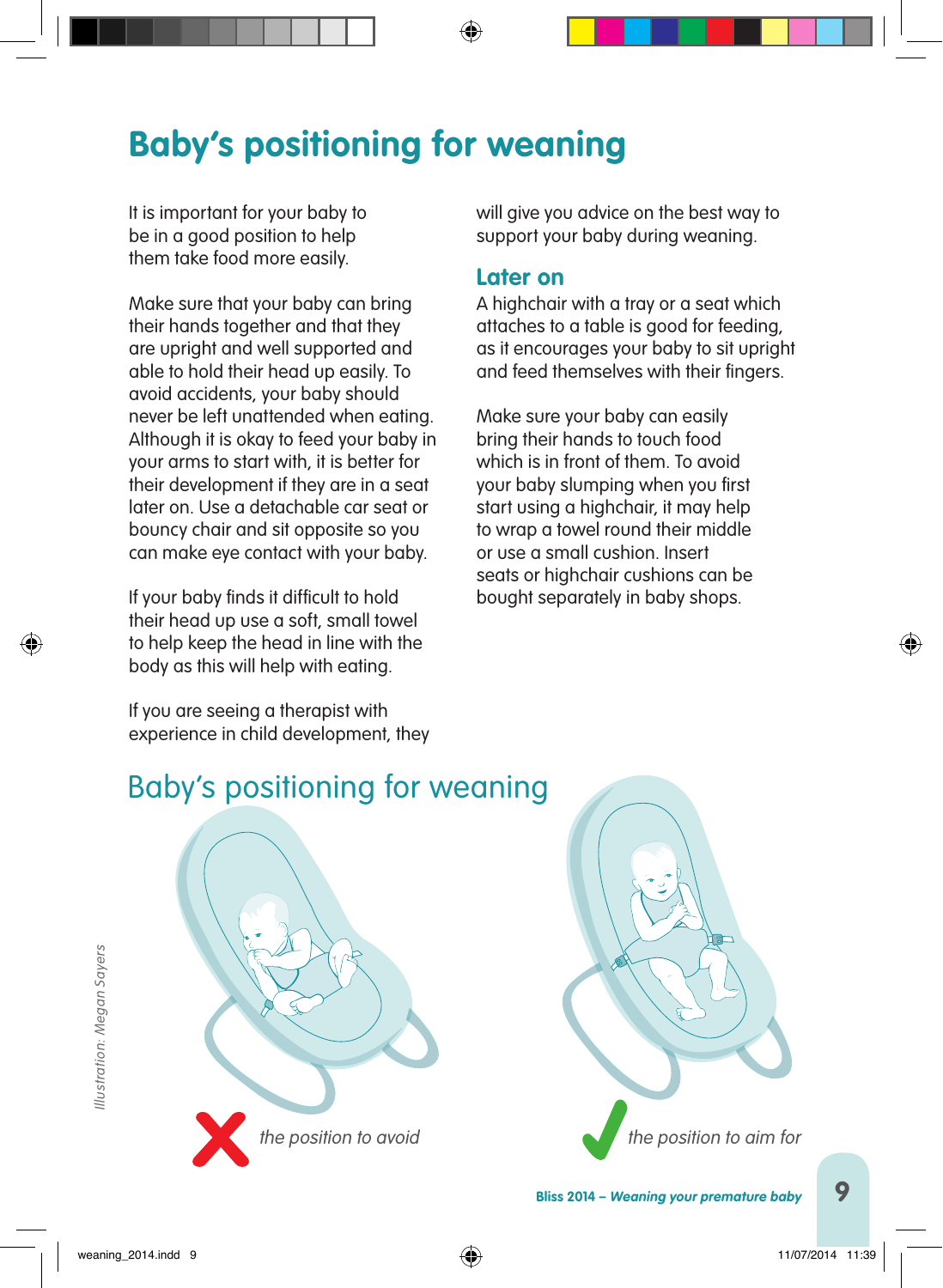

### **First foods**

Start with one meal a day. Choose a time best for you and your baby. For most babies first foods are smooth and runny and given by spoon.

Baby rice, puréed fruit or vegetables and meat can all be used as first foods. Start with a few teaspoons and gradually build up the amount.

New foods can be tried within the first week and different ones offered every couple of days.

Use home-made foods as often as you can. Shop-bought foods can be used as well, but it is best to have a mixture of shop and home-made food; this will help to introduce the taste of real fruit and vegetables to your baby and help them to like these foods when they are older.

Within one or two weeks you can start to offer two meals a day. Some babies can go faster, some slower. During the first months of weaning milk will continue to be your baby's major source of nutrients. Use your baby's usual milk to mix into solids instead of water.

### **Home-made foods**

Many vegetables, while high in vitamin content, are low in energy so it is good to give them together with a higher energy, starchy vegetable, like potato, sweet potato, yam or cassava.

Cooked, puréed meat or fish can be introduced from early on and mixed with puréed vegetables and baby rice or potato and your baby's usual milk.

Mix stewed soft fruit (apple, plum, pear) with pure baby rice and your baby's usual milk. Remove any fibres and skins if your baby can't manage them to start with. Mashed ripe avocado and banana are very easy and nutritious first foods.

### **Shop-bought foods**

To begin with, use first stage meals in jars, pots or dried. Meat or fish dishes should contain at least 2.5g of protein per 100g, vegetable savouries should contain at least 2g of protein per 100g, and sweet meals at least 1g of protein per 100g. With dried baby food look for the amount per 100g of 'made up' food, not per 100g of dried food.

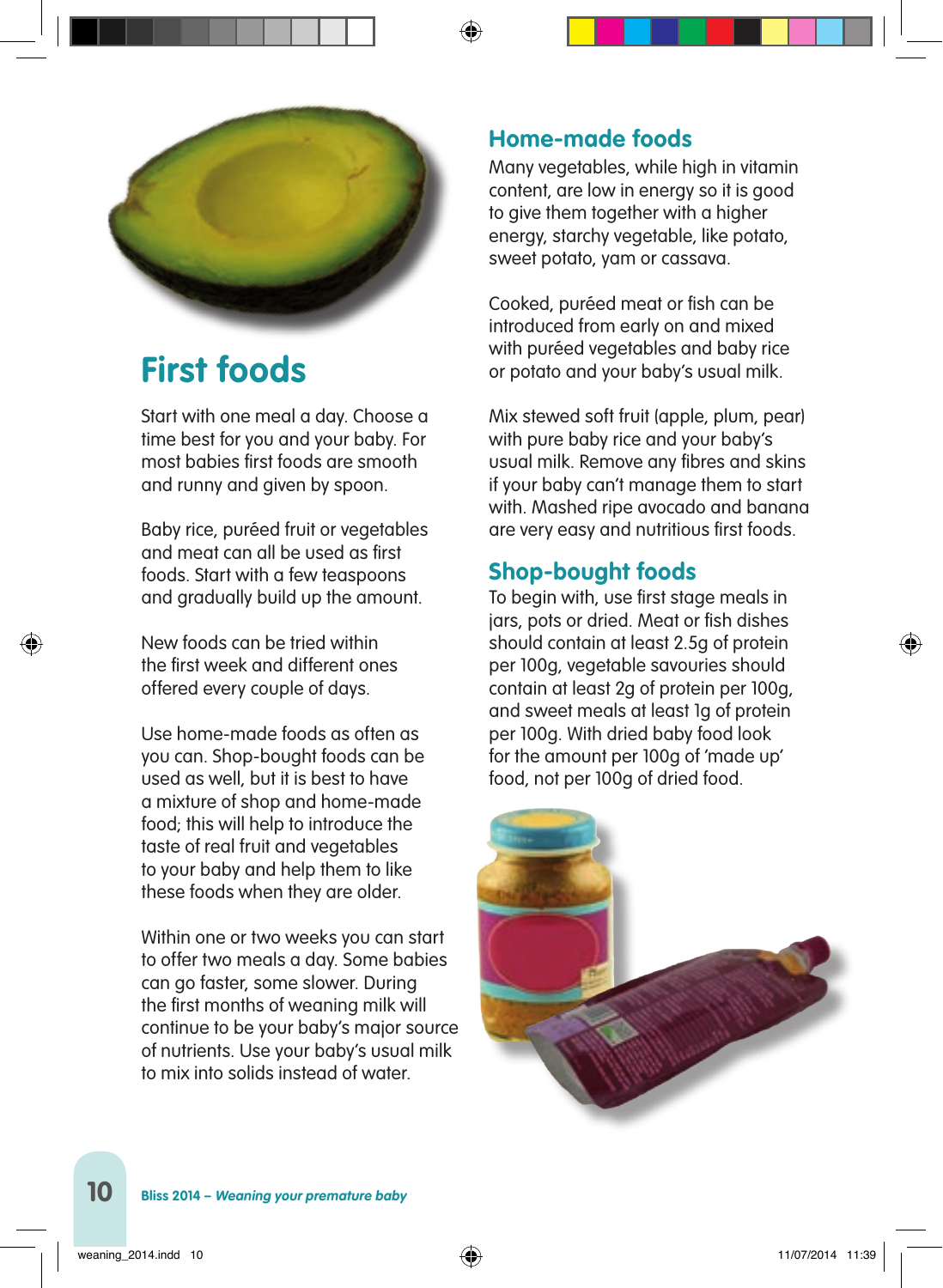

### **Dairy**

A little grated hard or cream cheese can be added to puréed vegetables. Natural yoghurt, fromage frais or greek yoghurt can be added to vegetable or fruit purées. Remember to choose the full fat varieties.

### **Puddings**

Once your baby has been having three meals a day for a week or so, you can start to offer a savoury course followed by a pudding. Try stewed fruit mixed with fromage frais, custard or baby rice. Use your baby's usual milk to mix with the rice first.

### **Introducing more foods**

After the first few weeks, introduce a wider range of foods and begin to allow some soft lumps. Start encouraging your baby to finger feed. It is useful to give some different flavoured foods separately so babies can find out about different types of food and their distinct flavours.

### **Butter and fats**

Once your baby is eating vegetables, you can add a very small amount of butter, polyunsaturated margarine or vegetable oil; for example, olive oil. Do not use low fat spreads as they are low in energy.

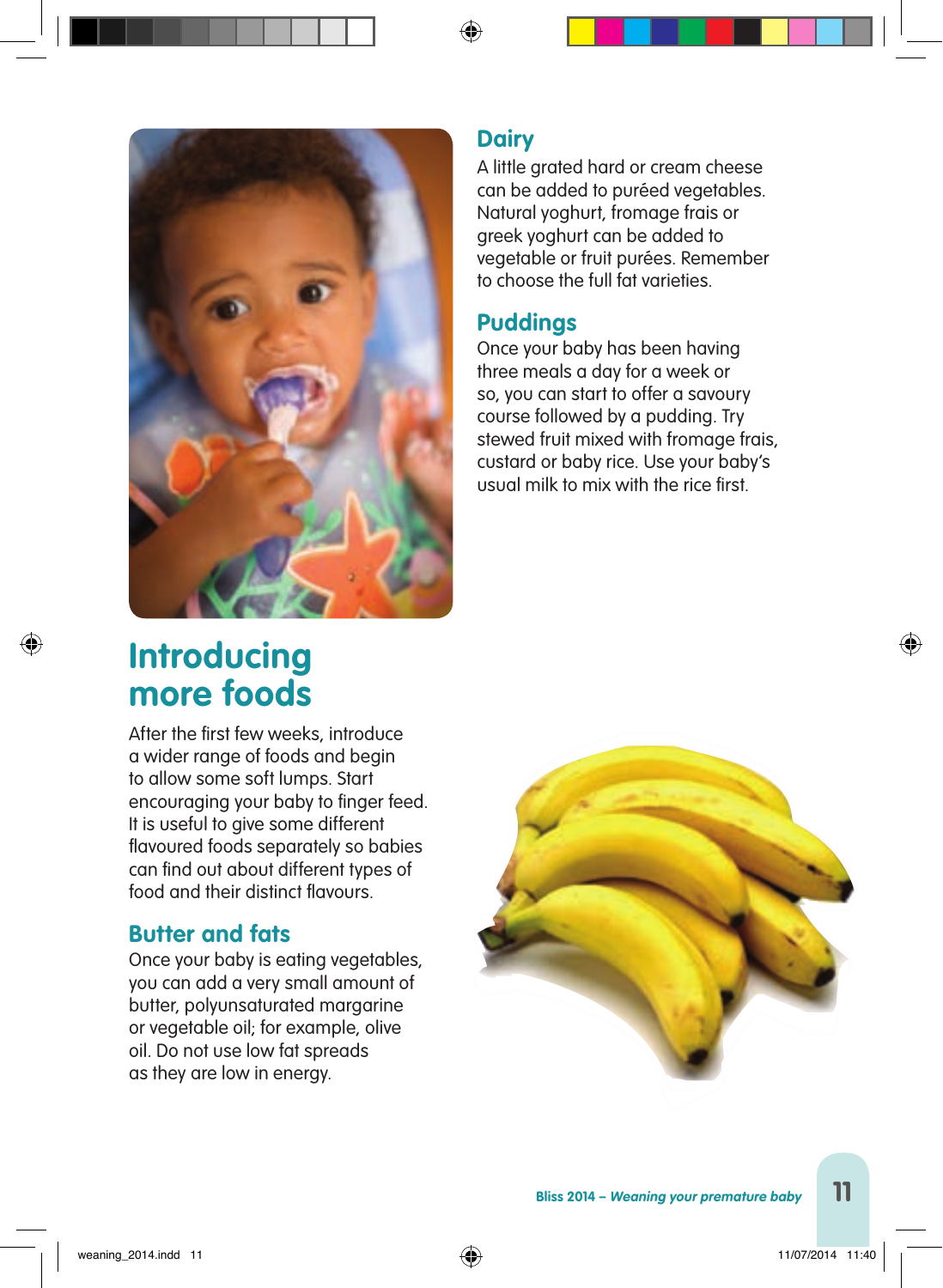### **Lumps**

You can start offering lumps from around one to two months after starting weaning and all babies should be offered food that is puréed but is lumpy at the very latest by around nine months.

The best way to introduce lumps is to offer finger foods. Introducing lumps by spoon can sometimes be a big step for your baby. Don't put it off, the longer you leave it, the more difficult it may become.

Start offering lumpier food when your baby is close to sitting up without a lot of support, playing with food and putting it in their mouth.

Introduce soft but small lumps; for example, ripe mashed banana or avocado. You can also try very well cooked split peas or lentils mixed with your baby's savoury food.

Try to make lumps the same size and softness.

Your baby may cough, gag or heave a little if they try to swallow a lump whole, it is a way of bringing it back to spit out or chew up properly. This is normal for many babies starting lumps – calmly encourage your baby and assure them that it is okay.

When your baby shows an interest in touching their food, it is important to allow this, as it helps them to learn about how different foods feel and how to eat them. Be prepared for



some mess. If a baby can play with a new lumpy food with their fingers they may be more willing to put it in their mouth and later take it from a spoon. If your baby is finding it very hard to manage lumps discuss this with your health visitor.

### **When first introducing lumps, try to avoid**

- Foods which have small hard lumps within a purée or liquid, as some babies may not be able to control the lumps and runny food in their mouths at the same time. Examples are cereals with milk and some of the powdered and jarred 'stage two' baby foods.
- Be careful with potatoes, if they are not runny enough any lumps within them could cause problems.

Remember; this advice is for the first few weeks after lumps have been introduced. You can move onto the foods mentioned above as your baby progresses with lumps.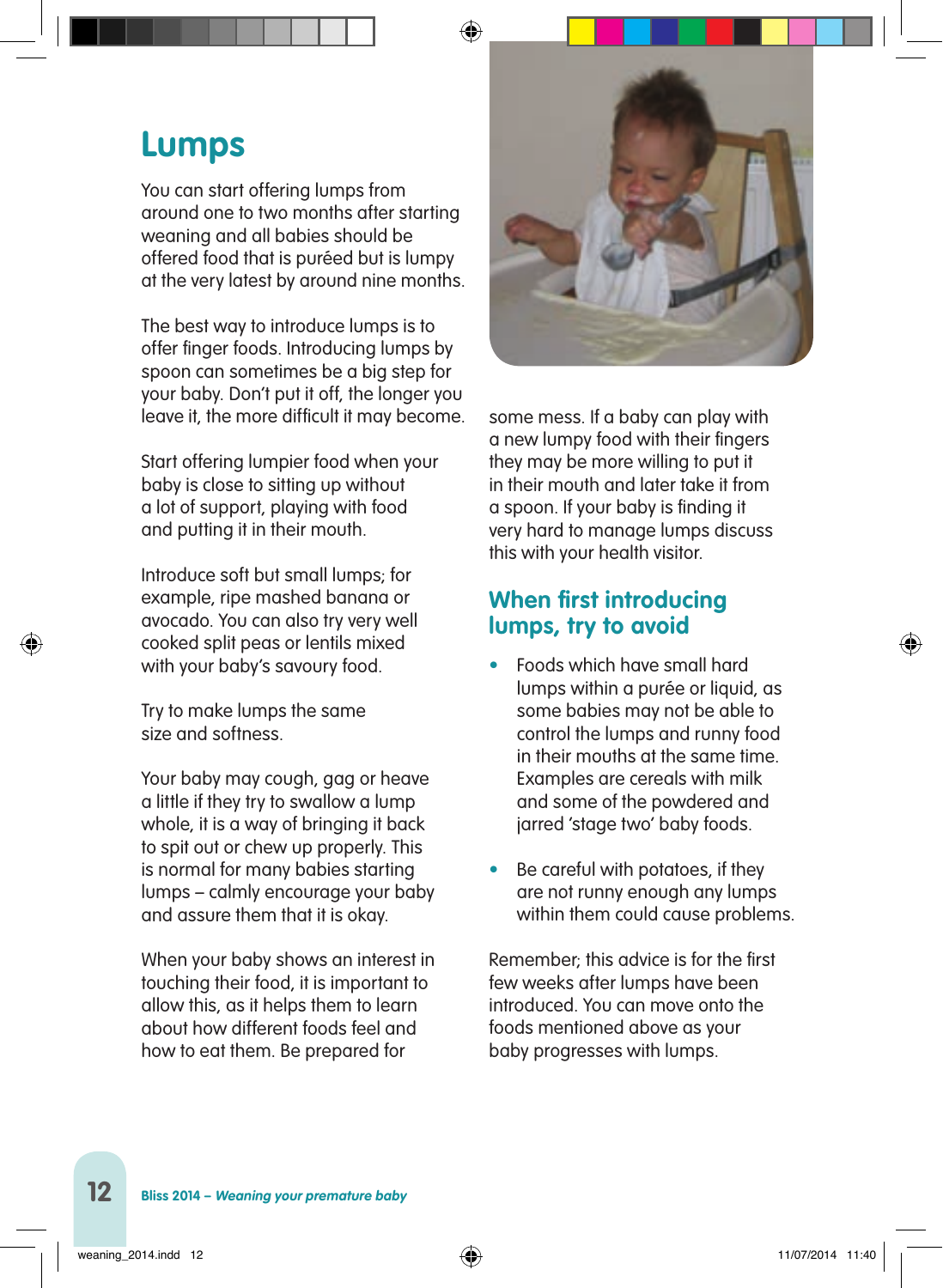## **Finger foods**

Babies enjoy feeding themselves and will often eat better when they feel more in control of their food and are not being spoon fed.

Babies are ready to feed themselves using their fingers when they are putting other things, such as toys, in their mouths. Babies will often take finger foods even though they still gag on lumpy spoonfed foods.

Finger foods that are more solid help develop chewing skills. Try using them now as it may be more difficult to introduce them later on. Using fingers to feed themselves can also help develop your baby's hand-eye coordination.

### **When first introducing finger foods**

- **• Never leave your baby unattended with food.**
- **• Make sure your baby is well supported in their seat.**
- **• Be careful with foods where small hard lumps may break off, for example apples.**
- **• Be careful with foods that don't mash properly and don't break up easily, for example orange segments. Hold onto one end while baby sucks the other.**

# **Finger foods to try**

**Foods that mash in the mouth easily, for example:**

- **• Ripe, peeled soft fruit, for example banana, pear, and peach.**
- **• Cooked soft vegetables, for example carrot, courgette or parsnip.**
- **• Fingers of buttered toast.**
- **• Thin slices of cheese.**
- **• Well-cooked pasta shapes.**

When your baby starts to reach for the spoon or bowl while you are feeding them, give them a spoon of their own and let them put their hands in the bowl. If they are in a highchair put their food on the tray to allow them to feed themselves.

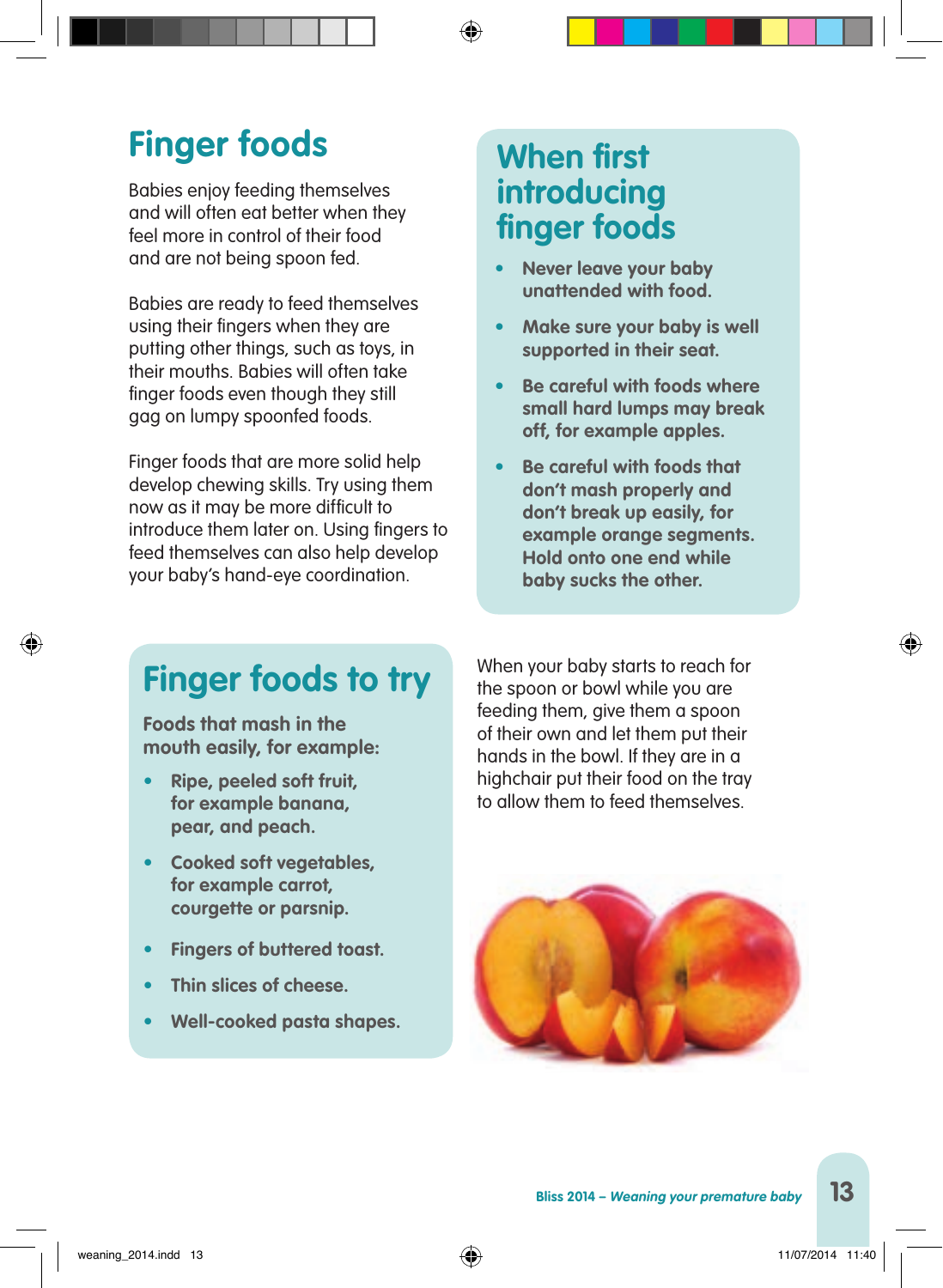# **Family foods**

Your baby will aradually be able to make a shift from mashed 'baby foods' to chopped family foods by around 12-18 months.

Choose your child's foods carefully to avoid giving them too much salt; for example, bacon, cheese and packet/processed foods.

Don't add salt to cooking water or add any extra once your baby's food has been cooked and is on the plate. Carry on giving a good variety of foods. This will ensure that your child gets all the nutrients needed to develop and grow well.



# **Food refusal**

Never force an extra mouthful once it is obvious your baby has had enough to eat, and remember meal times should be a time to talk to your baby and have fun. All babies and children will refuse food at some time; this can be for many reasons, for example:

- Food is too hot or too cold.
- Your baby is feeling unwell.
- Your baby is tired.
- Your baby isn't hungry.
- Sharp or bitter tasting food.
- Food may be pushed out due to sucking movements, more mature ways of eating will develop over time.
- Older babies are more likely to resist new foods.

To help your baby enjoy a new food, they don't have to eat large amounts – don't give up until you have tried offering the food at least ten times over five weeks (about two times per week). Even then a food may still be taken at a later time or when offered in a different situation.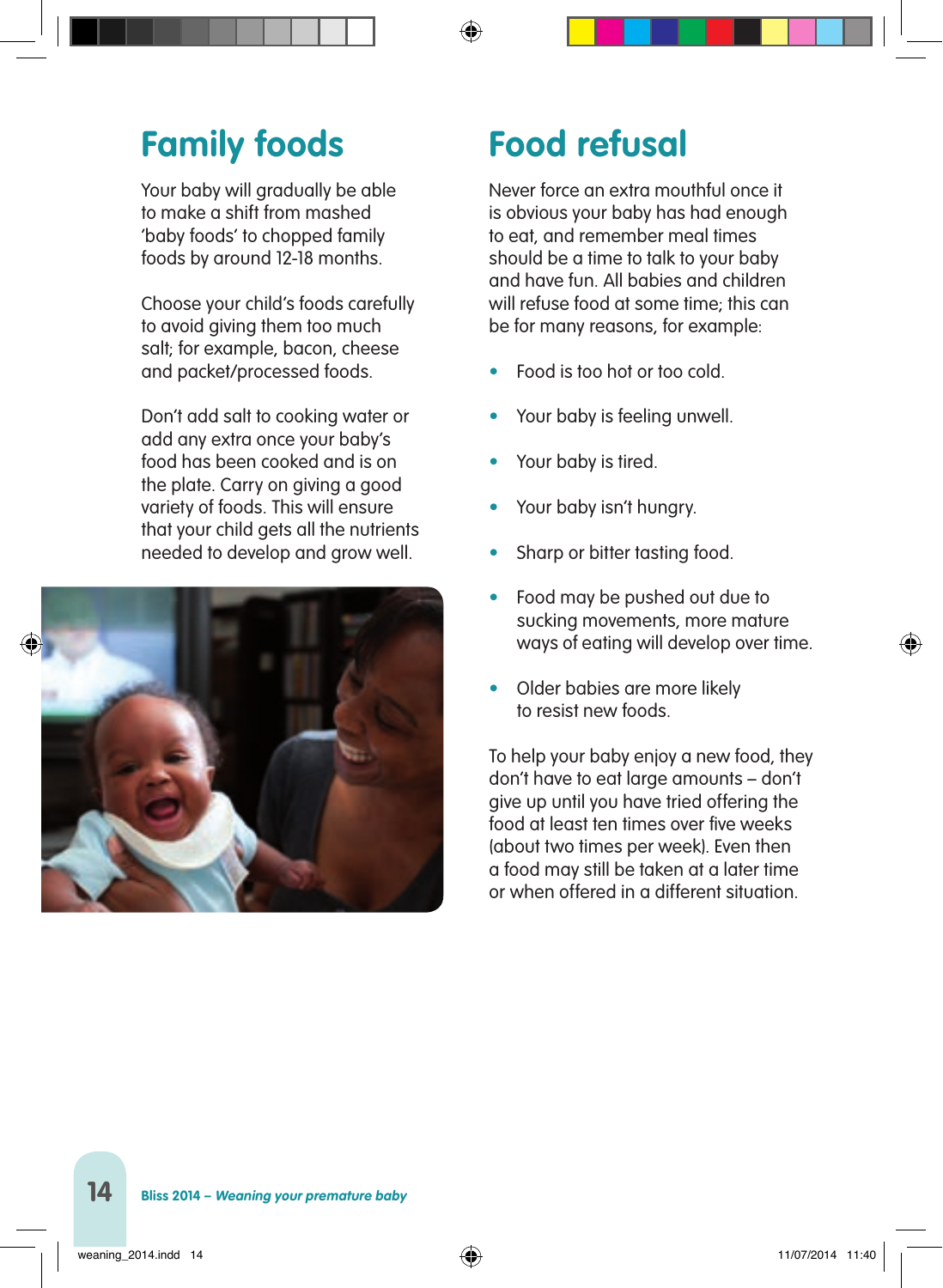### **Encouraging**

It helps to encourage babies to eat when they see other people enjoying food, especially other children. Sometimes a baby will be more willing to try a new food from someone else's plate, a family meal is the perfect time for this to happen.

Look out for your baby's signs of wanting more food or having had enough. With time, they will become easier for you to recognise. Forcing your baby will never help them to like a food. In fact, it will eventually make feeding more difficult and may put them off some foods completely.

Don't forget that children are quick to pick up on their parents' mood and they will take their signals from you.

Keep meal times to a maximum of 30 minutes as much as possible, most food will be eaten by then and prolonging meal times may make your baby bored and restless.

## **Older babies**

Older babies and young children may not want a new food the first time they are given it. This doesn't always mean they don't like it – they may just be wary of it because it's new.

Once your child is older give encouragement when they are eating well or trying new foods, but don't comment on how much they have eaten. If they leave food, try not to worry about this. Just take the food away without drawing attention to it. Babies and young children are good at eating according to their appetite, and if they don't eat much at one meal they will often make up for it at a later meal.

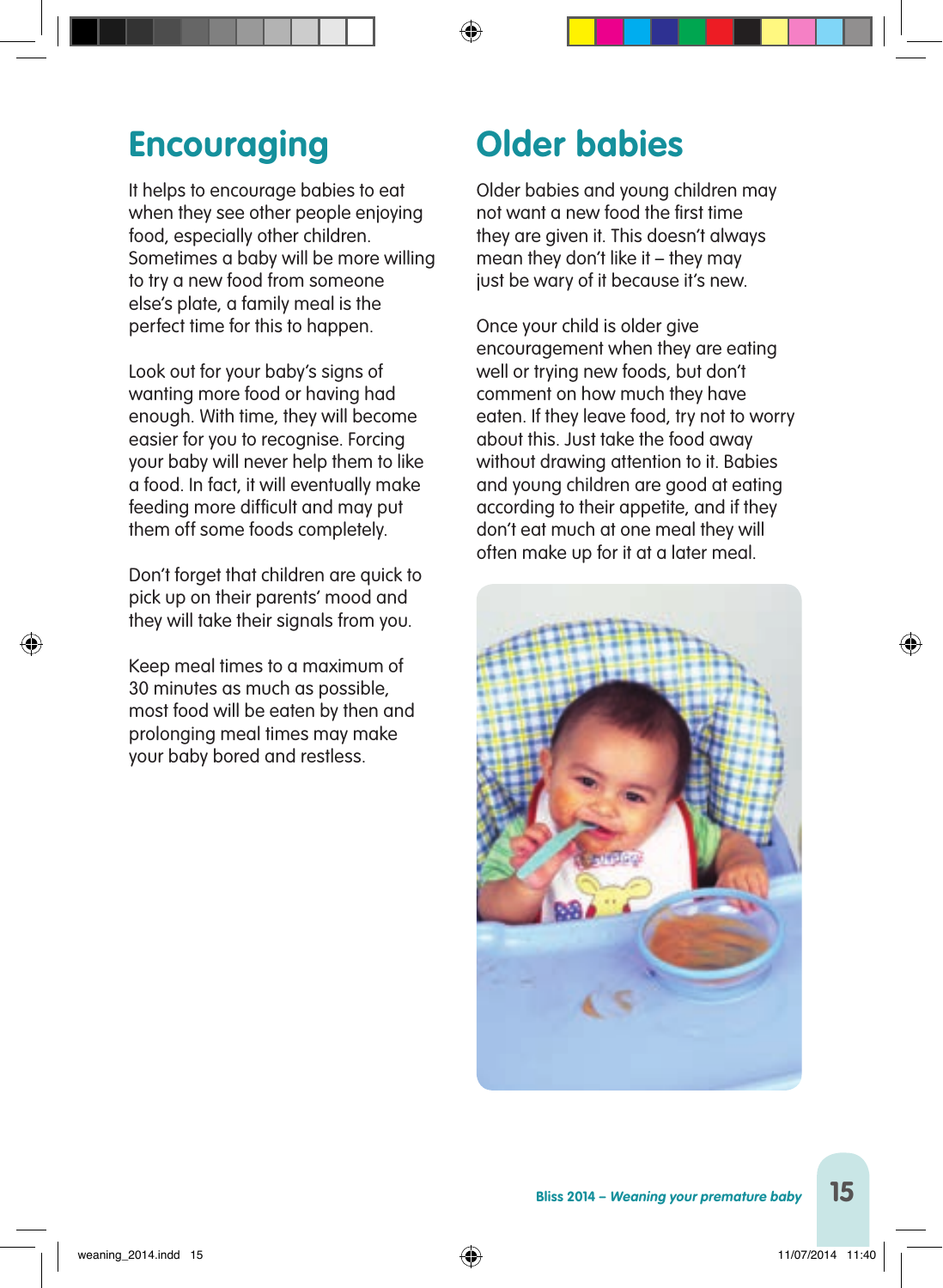

### **Drinks during the first year and beyond**

Breastfeeding is encouraged as long as mum and baby are happy, due to the continued benefits for both. Babies taking baby formula milk should continue this until 15-18 months and then change to whole (full fat) cows milk. Read on for advice about supplements to the various milk feeds available.

If your child is taking a specialised milk, you should take the advice of your local medical team.

#### **Breast milk**

Babies who have breast milk as their main drink will need a vitamin D supplement until breastfeeding stops. They will also need an iron supplement until around 12 months of age, but it can be stopped earlier if the weaning diet supplies enough iron.

### **Post-discharge baby milk formula**

This formula is often given while a baby is still on the neonatal unit and is usually continued after discharge. It is designed to give a nutritional intake half way between preterm formula and term formula (ordinary baby milk formula). It provides more minerals and vitamins than a term formula to help babies catch up on nutrients they might be low on at discharge from the neonatal unit; it is not given just for weight gain. Vitamin and iron supplements are usually not needed with this formula. It is available on prescription; most babies only need this milk up to three months corrected age.

### **Ordinary baby milk formula designed for term babies**

If your baby takes this milk on discharge, they may be advised to have vitamin and iron supplements. Carry on with these until advised by your local medical team. If supplements haven't been advised, don't worry this is not always necessary. Follow-on milks are designed for term babies, if you are advised to use one it is best not given before six months corrected age.

#### **Non-milk drinks**

Once your baby is on three meals per day, offer cooled boiled water in a beaker or a cup at meal times. This is especially important in hot weather to avoid dehydration and it will help avoid constipation.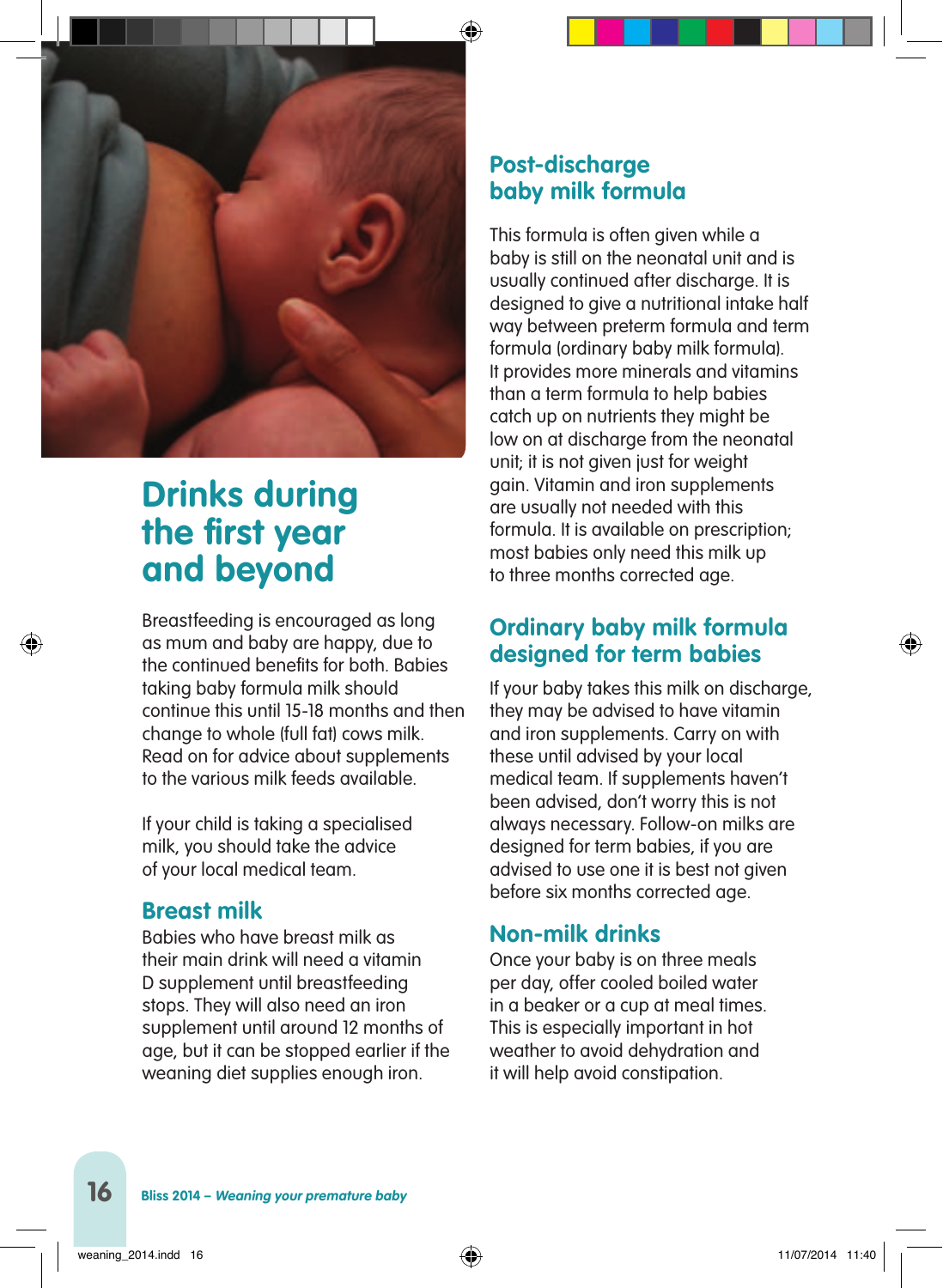

If you give your baby juice, make sure it is diluted more than to the manufacturers' advice; for example, just enough to flavour the water, and also give it in a beaker or cup. Be careful not to let your baby drink too much, as some babies will drink more than they need and fill themselves up so they may have a poorer appetite for more nutritious solid food.

#### **Cows' milk**

Most babies can drink cows' milk from around 15-18 months. Use full fat cows' milk and give your child daily Healthy Start vitamin drops or a children's vitamin supplement containing vitamins A and D until five years of age (unless you are advised otherwise by a health professional). Healthy Start vitamin drops should be available at low cost from your local baby clinic and are free to those on benefits

#### **Bottle to cup**

Using a bottle for too long could cause your baby to have a poorer intake of solid foods and problems with the development of their teeth.

Start offering a free flowing cup from around six to eight months and aim to have your baby off bottles by 12-18 months. It is best to only give milk in a bottle and other drinks by a cup. Avoid using cups that your baby has to suck to drink from; for example, 'any way up' or spill-proof versions, as these still need a sucking action and will not help your baby learn to drink from a normal cup. If you are breastfeeding give any other fluids from a free flowing beaker or cup.

### **Protecting your baby's teeth**

Do not leave bottles of milk in your baby's mouth when they are sleeping. Giving too much fruit juice to your baby may also increase the risk of tooth decay, as fruit juices are often very acidic. It is much better for your baby to get used to drinking water rather than juice to quench their thirst.

Even if your baby doesn't have teeth, you can start cleansing their mouth with a baby brush and a very small amount of toothpaste, especially once foods containing sugar are started. Check with your health visitor about brushing and fluoride supplements.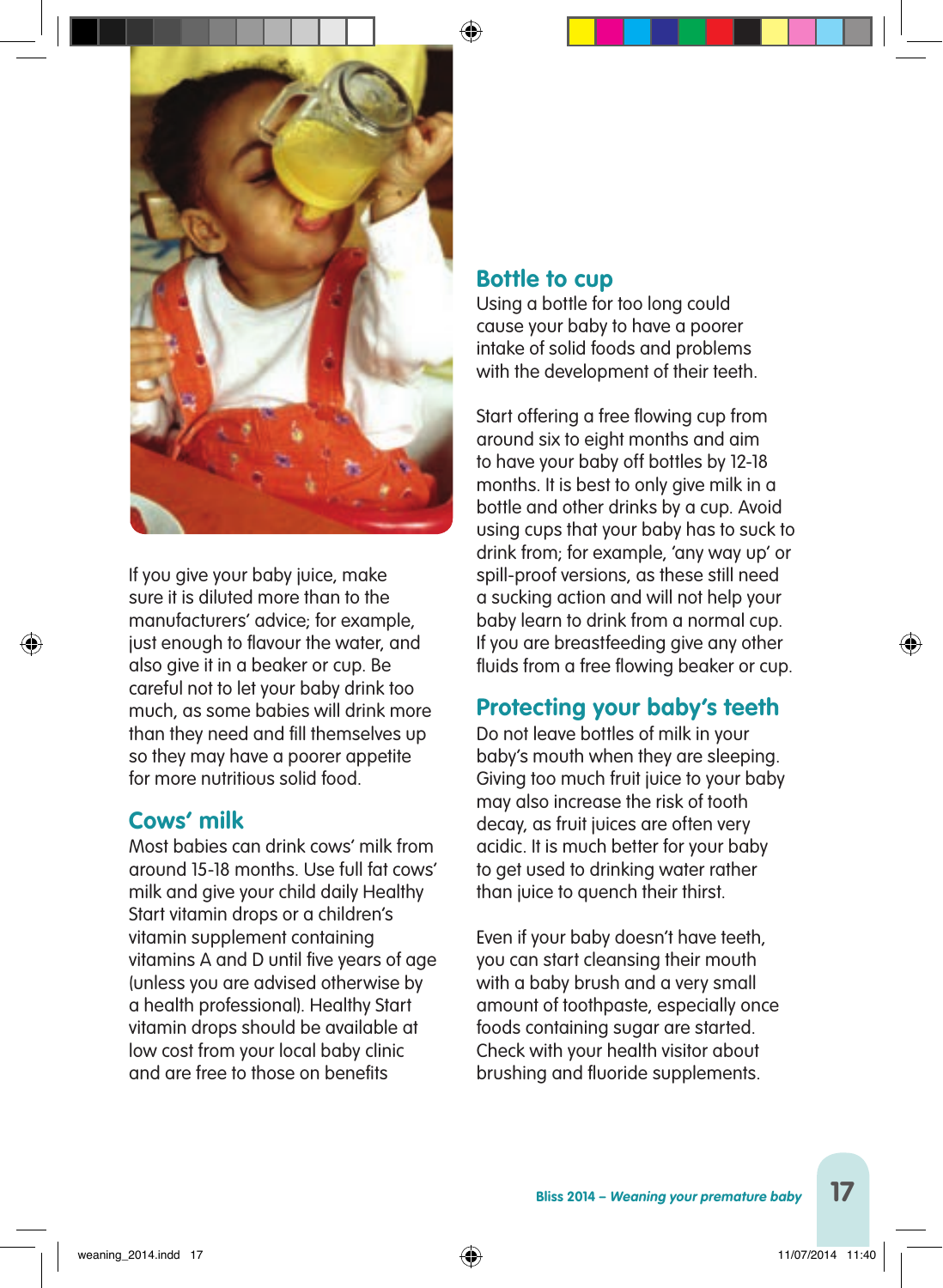### **Special medical requirements**

If your baby has developed a long-term illness, for example developmental delay or ongoing gastro-oesophageal reflux, they may have more specific nutritional and/or feeding problems. If so, you may be referred to your local paediatric dietitian or speech and language therapist. If you are not and you feel you need help, make sure you ask your health visitor or doctor who could refer you.

### **Your baby's growth**

Each baby will have their own individual growth pattern, particularly if they have long-term health problems. Many premature babies will be small; some catch up, others don't. For those who don't, this may be perfectly normal for them, as long as they are following their own growth curve.

The best way to see how well your baby is growing is for health professionals to regularly measure weight, length and head circumference. It is important that this is done accurately and at the best time intervals (a common pitfall is doing it too often). Your local baby clinic is the best place for this, ask your health visitor for more information.

## **Useful information**

For a full list of useful organisations please visit

#### **bliss.org.uk/usefulorgs**

Please note that the sources listed may contain information which is not necessarily endorsed by Bliss.

### **Ameda**

Personal breastpumps and accessories: t **0845 009 1789** w **ameda.co.uk**

### **Information leaflets**

Help My Child Won't Eat Help My Child Still Won't Eat **British Dietetic Association**

#### **Paediatric Group**

5th Floor, Charles House 148/9 Great Charles Street, Queensway Birmingham B3 3HT t **0121 200 8080**  e **info@bda.uk.com** w **bda.uk.com** 

### **Recipe ideas**

The books below are all available to purchase online

#### **The Big Book of Recipes for Babies,Toddlers and Children**

Bridget Wardley and Judy More Duncan Baird, July 2006

#### **Good Food for kids**

Dr Penny Stanway Hamlyn Publishers, August 2003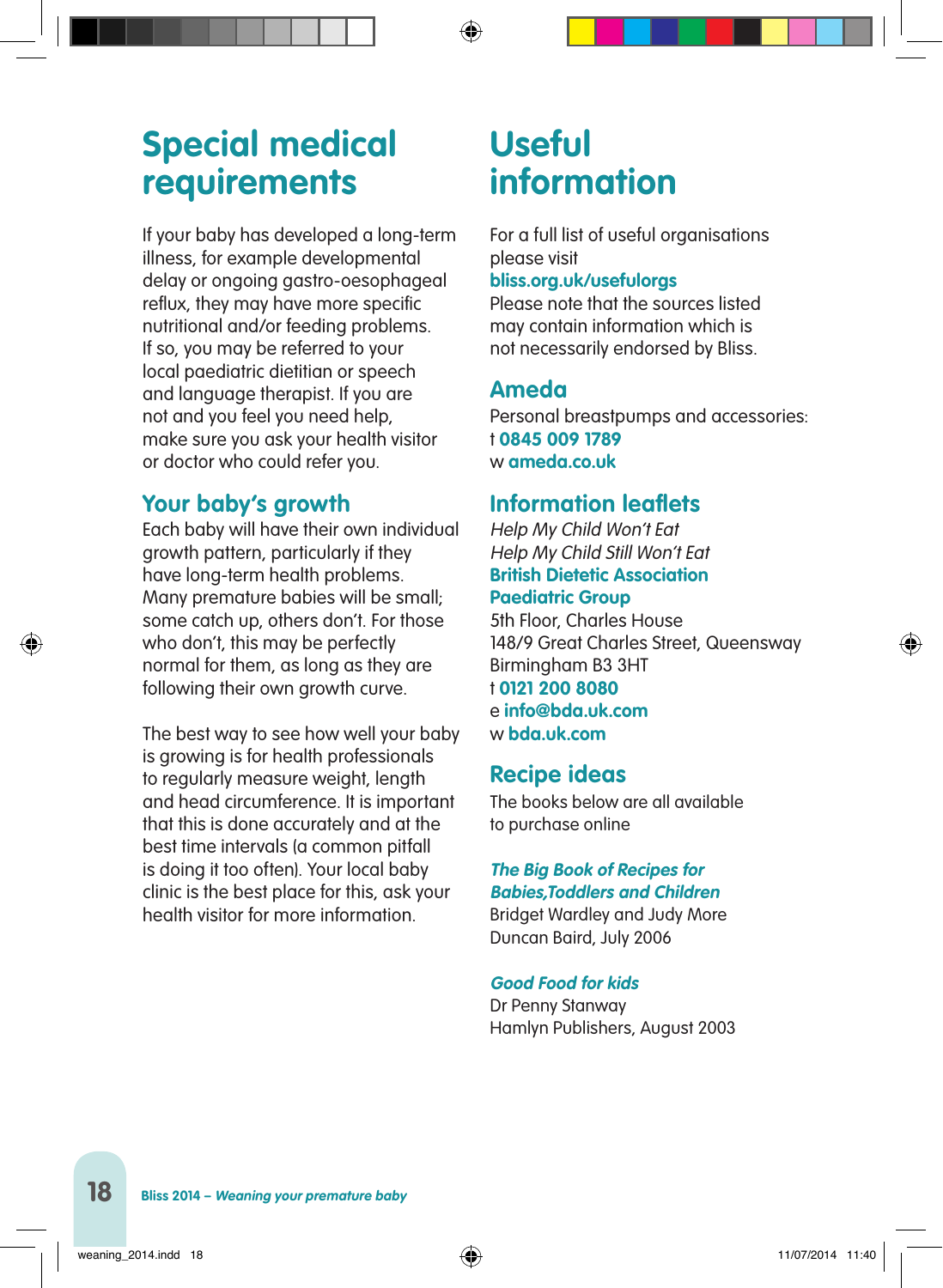Weaning your premature baby, 8th edition, Bliss 2014. © Bliss 2014

No part of this booklet may be reproduced in any form or by any electronic or mechanical means without prior permission from Bliss.

Weaning your premature baby has been endorsed by: **The Neonatal Nurses Association, The Community Nurses SIG, The Paediatric Group of the British Dietetic Association, The Community Practioners Health Visitors Association**



While every care is taken in providing accurate information, please note that it is of a general nature and that readers should seek professional or expert advice as appropriate to their specific circumstances. Bliss does not accept any liability, including liability for any error or omission.

### **Acknowledgements**

Edited by Mark Gorman, Senior Communications Officer Written by Caroline King, Chief Paediatric Dietitian, Hammersmith Hospital, Imperial College Health Care, London. Designed by Richard Swingler

#### **We are grateful to the following people and organisations in particular for their contribution to this edition:**

Annie Aloysius, Speech and Language Therapist, Hammersmith Hospital, Imperial College Health Care London; Dr Keith Foote, Consultant Paediatrician, Royal Hampshire County Hospital; Dr Gillian Harris, Consultant Clinical Psychologist, University of Birmingham and Birmingham Children's Hospital; Chris Jarvis, Neonatal Specialist Dietitian, Nottingham University Hospitals and Dr Lynne Marriot, Nutritionist formerly of the MRC Southampton and Surrey Universities.

Bliss Publications 0500 618140 or order online at **bliss.org.uk**

Registered charity no. 1002973 Scottish registered charity SC040878